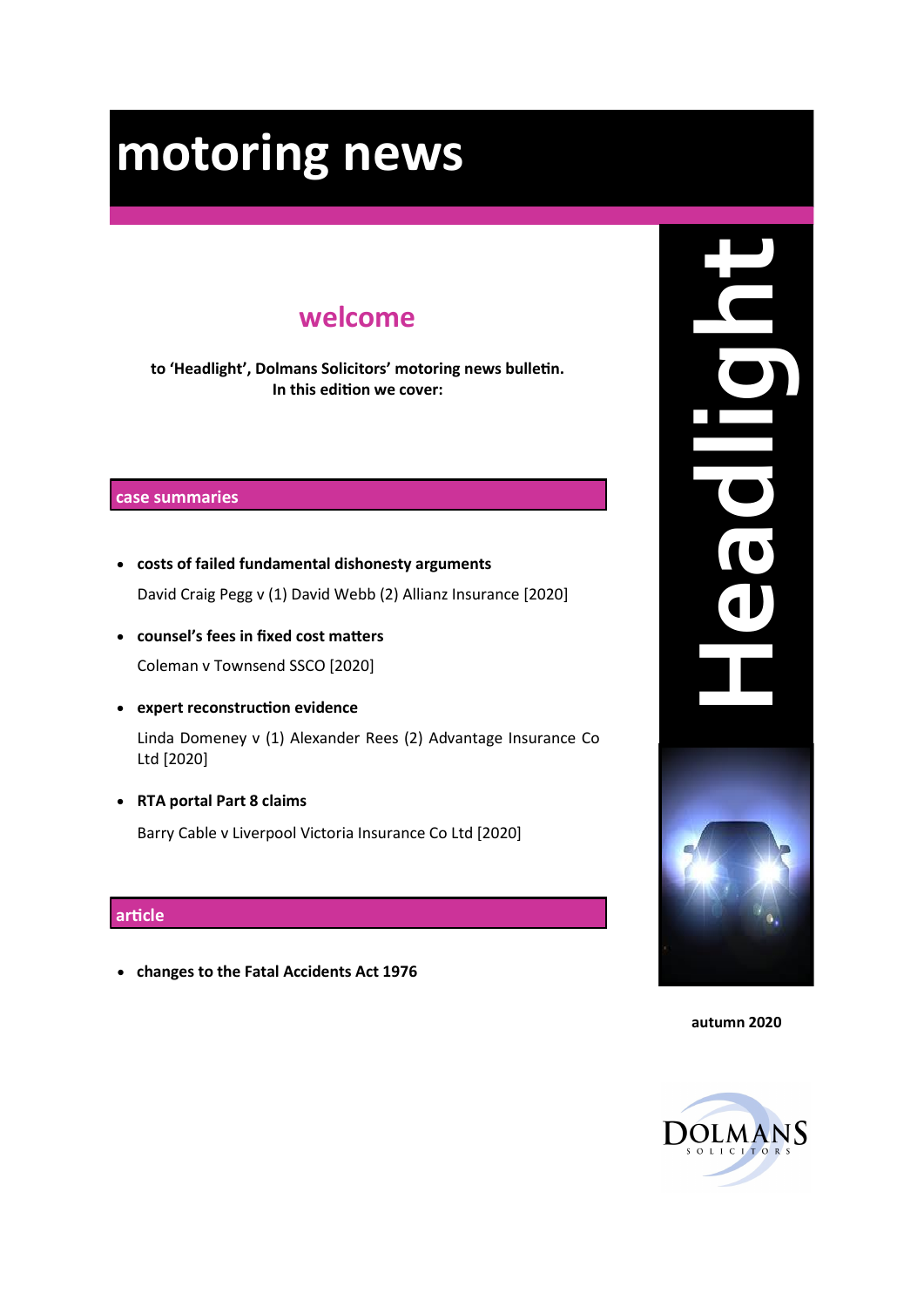# **COLMANS** SOLICITORS

## **motoring news**

#### **David Craig Pegg v (1) David Webb (2) Allianz Insurance [2020]**

**\_\_\_\_\_\_\_\_\_\_\_\_\_\_\_\_\_\_\_\_\_\_\_\_\_\_\_\_\_\_\_\_\_\_\_\_\_**

**\_\_\_\_\_\_\_\_\_\_\_\_\_\_\_\_\_\_\_\_\_\_\_\_\_\_\_\_\_\_\_\_\_\_\_\_\_**

Somewhat unusually, the second defendant in this case appealed against an Order dismissing the claimant's claim at trial, but on the ground that, despite dismissing the claim, the judge ordered the defendants to pay 60% of the claimant's costs. The reason for the unusual Costs Order was that the second defendant (who had conduct of the defence) had run a case of fundamental dishonesty against the claimant, and this had meant that what would otherwise have been a 1 day fast track trial became a 2 day multi-track claim.

As regards the court's discretion to award any other disbursement reasonably incurred due to a particular feature of the dispute under CPR 45.29I(2)(h), the defendant submitted neither fee was reasonable or proportionate in the circumstances. The claimant submitted that both disbursements were recoverable under CPR 45.29I(2)(h) as they had been reasonably incurred. Skeleton Arguments had been served in accordance with a direction of the court and counsel had, inevitably, already been briefed when the case settled the day before trial.

The claimant was the front seat passenger in a vehicle which was involved in a collision with the first defendant. The collision was wholly the fault of the first defendant. The claim was for the injury and losses alleged by the claimant to have been suffered as a result of the accident.

At trial, the claimant relied upon a medical report from a Dr Shakir, in which Dr Shakir gave a longevity to the injuries of 6 months post-accident. This evidence was adopted by the claimant in his Claim Form and Witness Statement. The principle line of the defence was that this was a bogus claim based upon a collision which never happened or, if it did occur, was contrived between the parties. Having heard the evidence, the trial judge concluded that the claimant had proved his case and that there was a genuine collision. He found it was not a dishonest claim. However, the judge acceded the defendants' submissions that there had been a failure on the part of the claimant to give Dr Shakir relevant information and what he had told Dr Shakir about the longevity of the injuries was inconsistent with his own evidence at trial, such that no reliance could be placed upon Dr Shakir's report and, without medical evidence in support, the claimant's claim had to fail. Despite this, the trial judge did not make a finding of fundamental dishonesty.

On appeal, it was found that there were factors which pointed strongly, if not inextricably, to the conclusion that the claimant had been dishonest in his presentation of his injuries to Dr Shakir and also to the court.



**www.dolmans.co.uk 1**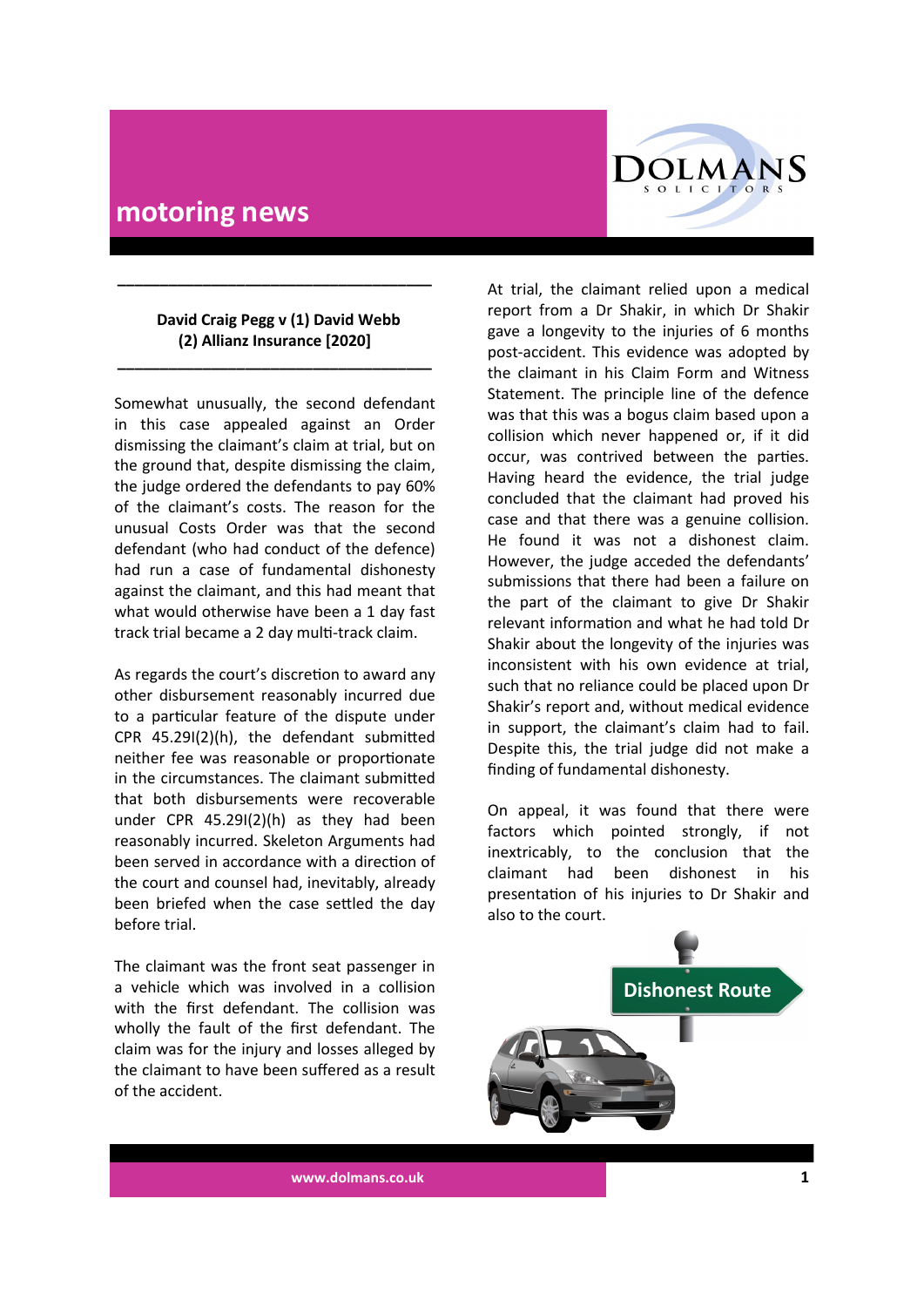

The trial judge had failed to deal with these factors either adequately, or in some cases, at all:

- The claimant sought no medical assistance at all after the index accident.
- A month after the index accident, the claimant injured his back after having a fall when he "rolled his quad bike"; the claimant failed to inform Dr Shakir of this.
- The position was aggravated by two positive lies told by the claimant to Dr Shakir; that he was still feeling the effects of his injuries and his treatment was ongoing.
- The claimant compounded his dishonesty towards Dr Shakir by lying in his Claim Form and Witness Statement.

The appeal judge, therefore, concluded that no judge could reasonably have failed to come to the conclusion that the claim for damages as presented by the claimant was fundamentally dishonest. Accordingly, he agreed that the claimant's claim should be dismissed. The original Costs Order was set aside and the claimant was ordered to pay 70% of the defendant's costs on the indemnity basis. The claim was reduced from 100% because a significant part of the evidence and court time had been spent determining whether the accident was bogus (and the defendants had not succeeded in those allegations).



#### **Coleman v Townsend SSCO [2020] \_\_\_\_\_\_\_\_\_\_\_\_\_\_\_\_\_\_\_\_\_\_\_\_\_\_\_\_\_\_\_\_\_\_\_\_\_**

**\_\_\_\_\_\_\_\_\_\_\_\_\_\_\_\_\_\_\_\_\_\_\_\_\_\_\_\_\_\_\_\_\_\_\_\_\_**

The claimant commenced a claim in the portal pursuant to the Pre-Action Protocol for Low Value Personal Injury Claims in RTAs. The defendant did not admit liability and the claim exited the portal. Proceedings were issued and directions were given, which included a direction for Skeleton Arguments to be served 2 days prior to trial. The claim was listed for trial on 26 April 2018. The claim settled when the claimant accepted the defendant's Part 36 offer (within the 21 day relevant period) on 25 April 2018, the afternoon prior to the trial date. The claimant sought to recover counsel's abated Brief fee for trial at £852.50 and counsel's fee for the Skeleton Argument at £370. The costs officer allowed the fees and the defendant appealed. Table 6B under CPR Part 45 deals with the fixed costs payable where a claim no longer continues under the RTA Protocol and Rule 45.29I(2) deals with disbursements. The defendant submitted that Table 6B only permits recovery of the trial advocacy fee where the claim is disposed of at trial. The master allowed the defendant's appeal and disallowed both fees. Table 6B sets out the recoverable costs for each stage of a claim which no longer continues under the RTA protocol and includes all work which could reasonably be expected to be carried out at each stage. Stage C - "if the claim is disposed of at trial" - specifically includes the trial advocacy fee and, implicitly, the costs of preparing for the trial, including a Skeleton Argument, but that stage had not been reached in this case as the day of the trial was not yet at hand.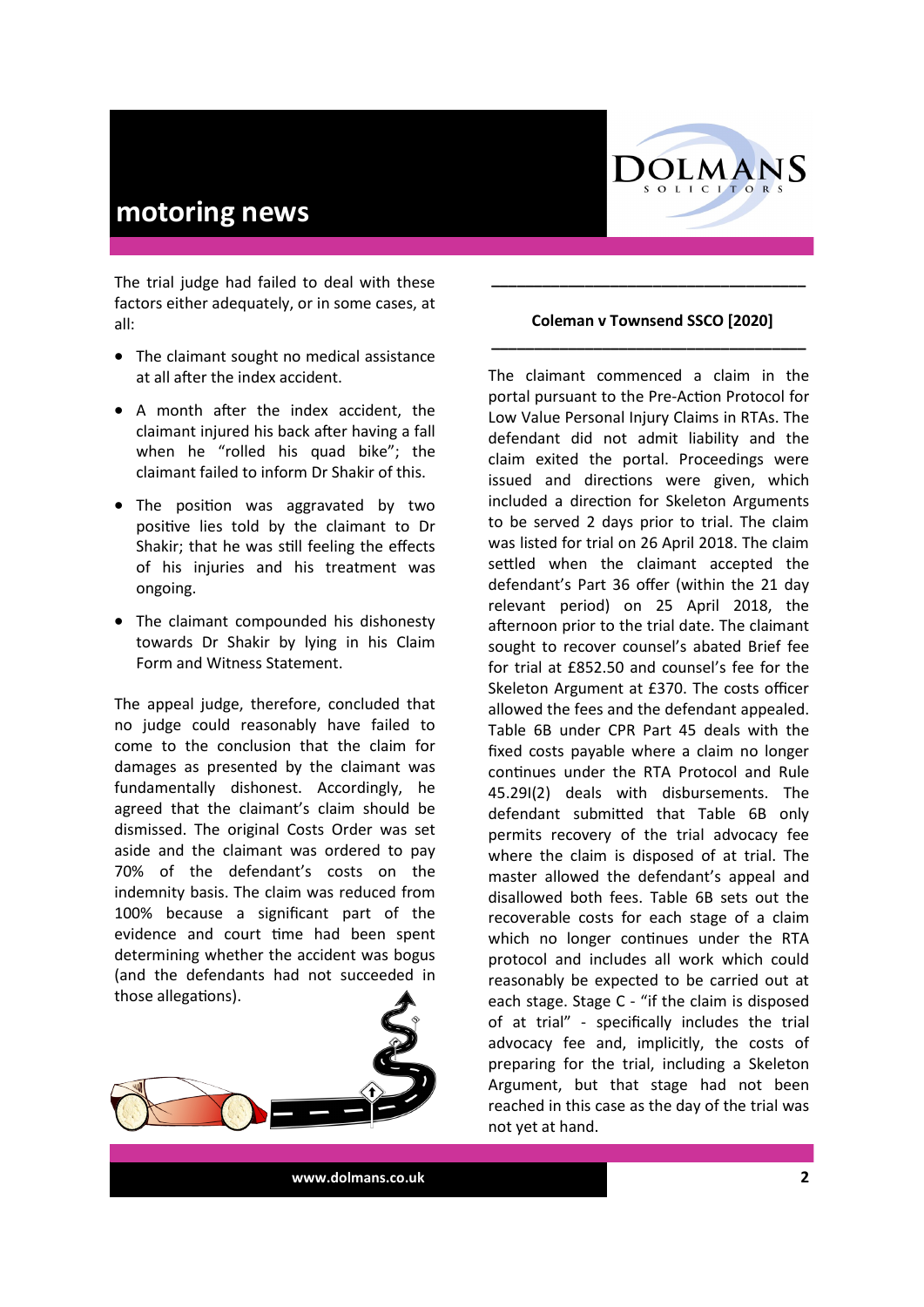

#### **Linda Domeney v (1) Alexander Rees (2) Advantage Insurance Co Ltd [2020]**

**\_\_\_\_\_\_\_\_\_\_\_\_\_\_\_\_\_\_\_\_\_\_\_\_\_\_\_\_\_\_\_\_\_\_\_\_\_**

**\_\_\_\_\_\_\_\_\_\_\_\_\_\_\_\_\_\_\_\_\_\_\_\_\_\_\_\_\_\_\_\_\_\_\_\_\_**

The claimant's husband had been riding a motorcycle on a single carriageway with a speed limit of 60mph. He was approaching a junction with a minor road on his left. The first defendant, who was driving his car in the opposite direction, turned across the motorcycle's lane towards the minor road, causing the motorcycle to hit the car and the claimant's husband was killed instantly. The first defendant was convicted of causing death by careless driving whilst under the influence of cannabis. He said he was unaware of the motorcycle until after the collision and there was an issue in relation to contributory negligence. There were no independent witnesses, but three witnesses had seen the motorcycle shortly before the collision and all estimated that it was travelling over the speed limit. Although two accident reconstruction reports were prepared, neither expert could reliably estimate the speed of the motorcycle. There were no skid marks on the road and the trajectory of the deceased motorcyclist could not be calculated as he struck a fence when he was thrown from his motorcycle. The defendants wished to adduce two further expert reports; one from another accident reconstruction expert and one from an A&E consultant, submitting that the accident reconstruction expert could provide alternative scenarios of events if the deceased had been travelling at various speeds and the A&E consultant could assess whether the injuries matched those scenarios.



The court held that the test under CPR 35 was whether the expert evidence was reasonably required to resolve the proceedings. That was not made out. Two experts had already stated that they could offer no reliable opinion as to the motorcycle's speed and had provided cogent reasoning. There was no realistic prospect of a third expert doing any better and the court would have to make findings as to the speed based on lay witness evidence, which was not unusual. Conversely, it would be very unusual to have expert evidence from accident reconstruction experts where they could not reconstruct the most important feature (speed). Their evidence would be highly speculative and it was undesirable to inquire into fine degrees of contributory negligence based on speculative alternatives. Accordingly, the defendant's application was refused.

#### **Barry Cable v Liverpool Victoria Insurance Co Ltd [2020]**

**\_\_\_\_\_\_\_\_\_\_\_\_\_\_\_\_\_\_\_\_\_\_\_\_\_\_\_\_\_\_\_\_\_\_\_\_\_**

**\_\_\_\_\_\_\_\_\_\_\_\_\_\_\_\_\_\_\_\_\_\_\_\_\_\_\_\_\_\_\_\_\_\_\_\_\_**

The Court of Appeal overturned a decision to strike out a £2.2 million personal injury claim which remained in the RTA portal for almost 4 years before the claimant's solicitors sought to transfer it to the multi-track.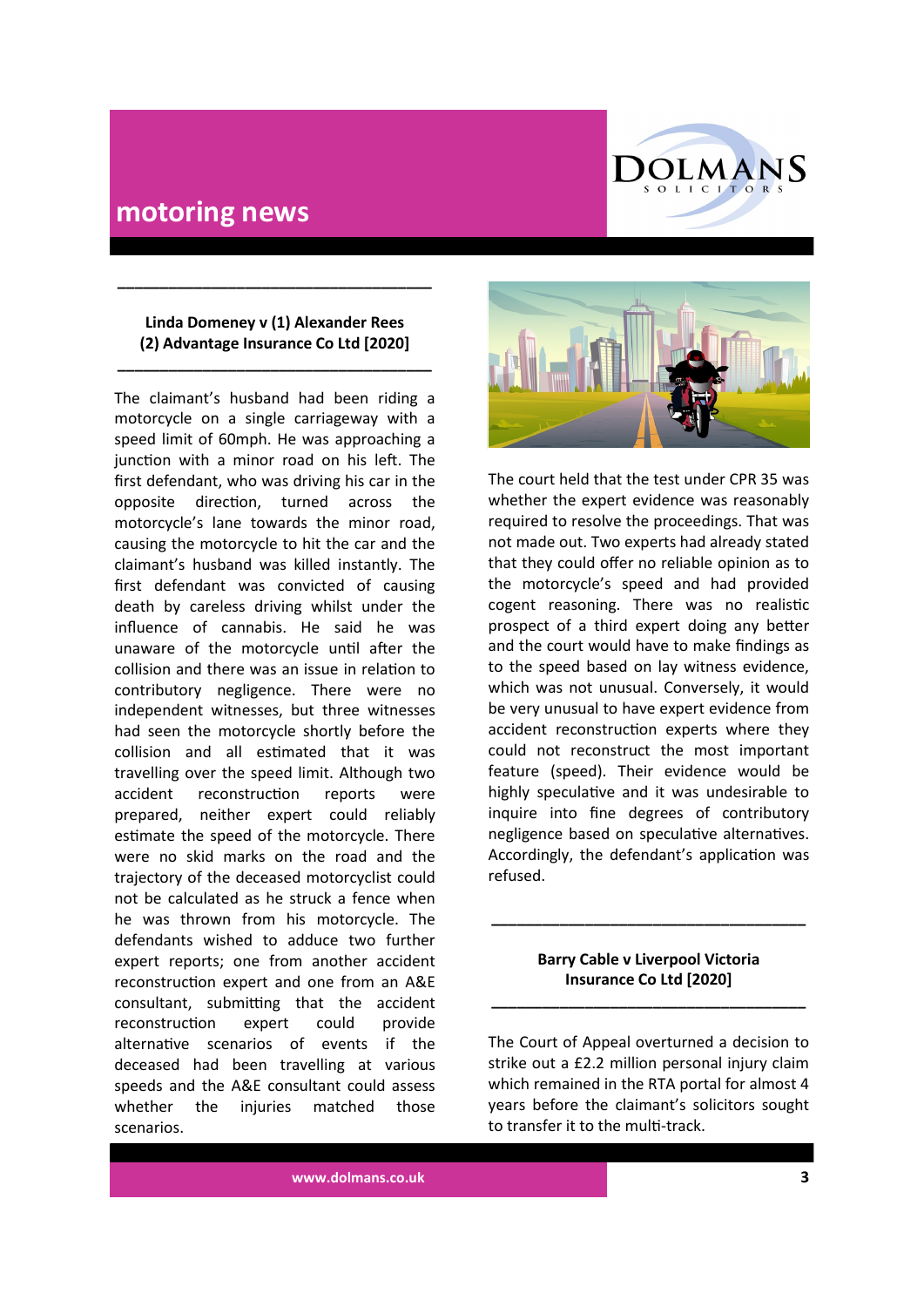The appellant was injured in a road traffic accident in September 2014. He instructed solicitors, but, at that stage, it was not appreciated that the claim was worth more than £25,000.



The respondent admitted liability. Due to the conduct of his solicitors, however, the claim did not progress. The claimant did not return to work. A neurology report in January 2017 indicated that the claimant's condition had become chronic. In July 2017, a Claim Form was issued under Part 8, without the Stage 2 procedure under the RTA portal having begun. The Claim Form asked for a stay of the proceedings to enable compliance with the RTA Protocol. A stay was granted until August 2018, with the Claim Form to be sent to the respondent by August 2017. The Claim Form was not sent until February 2018. 4 days prior to the expiry of the stay, the appellant's solicitors said that the case was no longer suitable for the portal. The appellant applied to lift the stay and to proceed as a Part 7 claim. An amended Claim Form was served in the sum of £2.2 million.

At first instance, it was held that there had been an abuse of process and the claim was struck out. On appeal, it was held that the district judge had wrongly applied the test for striking out the claim and so the court had to consider the matter afresh.



The judge had wrongly assumed that strike-out was the primary solution. It was primarily the delay, from July 2017, when the appellant's solicitors had sufficient knowledge that the claim should have been issued under Part 7, which constituted the abuse of process. There was no evidence, however, that matters would have proceeded differently if the Personal Injury Protocol had been followed a year earlier. There was no evidence of any actual prejudice to the respondent from the failure to switch to the Personal Injury Protocol in August 2017, nor did the abuse of process affect the limitation period. Striking out the claim was not, therefore, an appropriate proportionate sanction, especially given the prejudice to the claimant. The appropriate sanction was that the appellant should pay the respondent's costs, on the indemnity basis, up to 17 October 2018 (the date of the original hearing) and was barred from recovering interest on his Special Damages for the period up to that date.

#### **Changes to the Fatal Accidents Act 1976 \_\_\_\_\_\_\_\_\_\_\_\_\_\_\_\_\_\_\_\_\_\_\_\_\_\_\_\_\_\_\_\_\_\_\_\_\_**

**\_\_\_\_\_\_\_\_\_\_\_\_\_\_\_\_\_\_\_\_\_\_\_\_\_\_\_\_\_\_\_\_\_\_\_\_\_**

Section 1 (1) of the Fatal Accidents Act 1976 provides a right of action under statute that enables dependents of the deceased, who has died due to the wrongdoing of another, to recover damages.

The Heads of Loss recoverable under the Act are as follows:

- Funeral expenses
- Bereavement damages
- Loss of income and services dependency (such as gratuitous care)